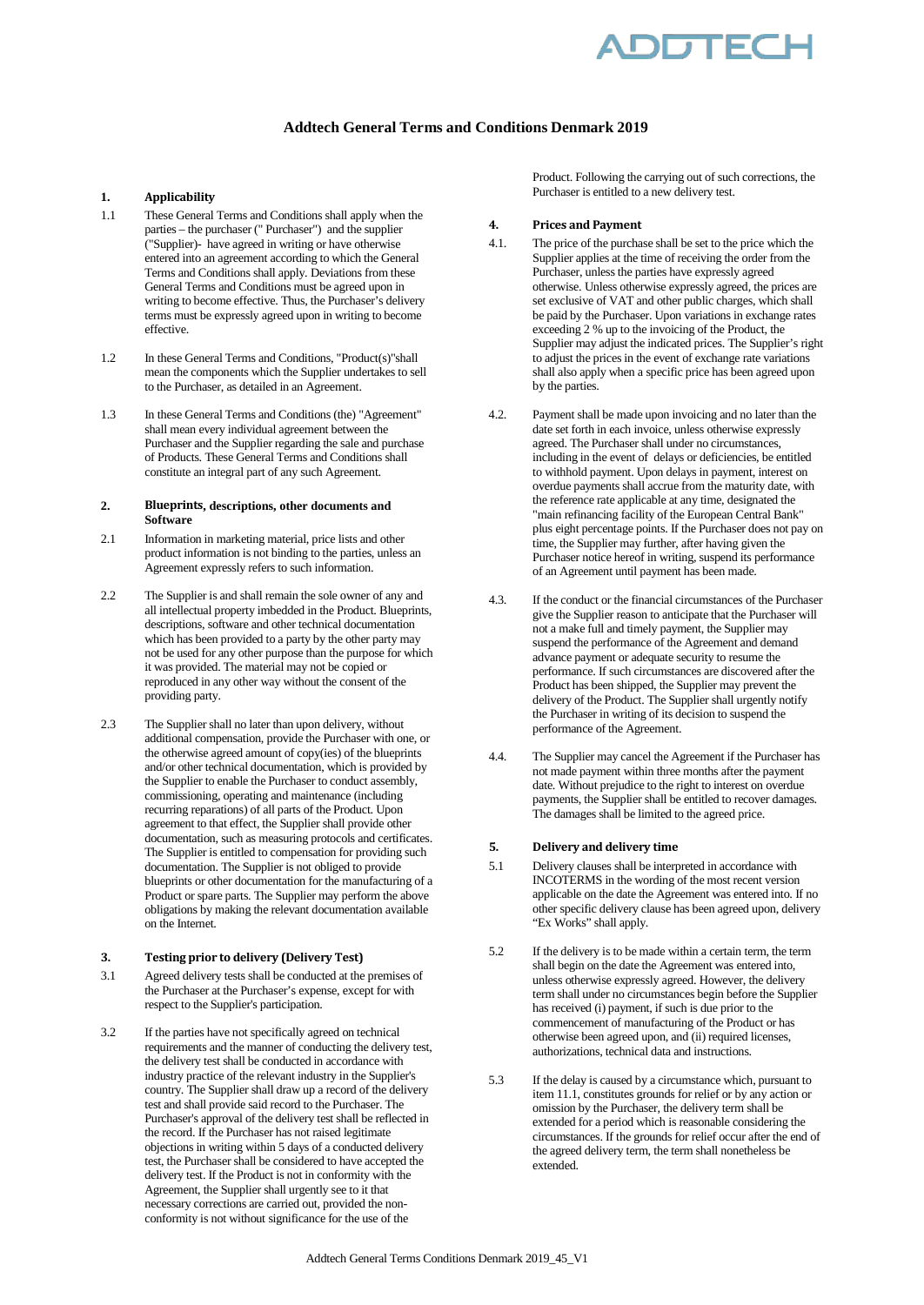- 5.4 If the Supplier does not deliver on time, the Purchaser may demand delivery within a reasonable final deadline, by giving written notice to the Supplier. Should the Supplier not deliver within such deadline, the Purchaser is entitled to cancel the Agreement by giving the Supplier written notice to that effect.
- 5.5 If the Purchaser cancels the Agreement under 5.4, it is entitled to compensation from the Supplier for the direct additional expenditures for procuring a corresponding Product from someone else, however the right to such compensation is limited to 7.5 % of the price of the Product. If the Purchaser does not cancel the Agreement, it is not entitled to any compensation for the Supplier's delay.
- 5.6 Should the Purchaser fail to receive the Product on the agreed date, payment shall nevertheless be made as if the Product was delivered in accordance with the Agreement, and the Purchaser shall compensate the Supplier for its direct additional expenditures caused by such failure of the Purchaser.

### **6. Liability for defects**

- 6.1 A Product which is not in conformity with the agreed specification shall be considered deficient, unless the nonconformity is without significance for the intended use of the Product. The Supplier's liability for other defects is limited to defects caused by defective construction, materials or manufacturing.
- 6.2 Information regarding the use of the Product or other information about the Product, which is not expressly part of the agreed specification and which is provided by the Supplier, regardless of the form in which the information is provided, shall only be regarded as recommendations or general information. The Supplier is not liable for such information.
- 6.3 The Supplier is only liable for defects which manifest within one year from the day that the risk for the Product passed to the Purchaser (guarantee period). The guarantee period shall never exceed the lowest of 1,760 operating hours or the expected operating time, if the expected operating time is less than 1,760 operating hours. The guarantee period does not include wear components which normally have a durability of less than one year. The Supplier is not liable for defects which are caused by inaccurate, ambiguous or incomplete information from the Purchaser. Furthermore, the Supplier is not liable for defects which are caused by circumstances which occur after the risk for the Product has passed to the Purchaser, such as, but not exclusively, defects caused by ordinary wear or deterioration.
- 6.4 The Supplier undertakes to, at its own discretion, during the guarantee period, without a right to remuneration, deliver a new Product as replacement for a deficient Product, or to remedy the deficiency. The Supplier is not liable to pay for replacement media or replacement fluids, such as e.g. refrigerating media. Remedying may occur either at the Supplier's premises or at the Purchaser's premises, depending on which the Supplier determines appropriate. Replacement products or replacement parts, which the Supplier has provided to the Purchaser, are subject to the guarantee period set out in item 6.3. Should the Supplier claim ownership of a Product or part of a Product which has been replaced, the title of ownership to such Product or part of a Product shall pass to the Supplier. Possible demolition costs shall be paid by the Purchaser.
- 6.5 The Purchaser shall bear the cost and risk of transportation of a deficient Product or part of a Product to the Supplier. The Supplier shall bear the cost and risk of transportation of the replacement Product or part of a Product to the place of delivery. Should the Supplier choose to remedy the Product at the premises of the Purchaser, the Purchaser shall pay travel costs and allowance for expenses for the travel and work time of the Supplier's staff. Further, the Purchaser shall bear the additional costs which arise from the Product being situated somewhere other than at the place of delivery.



- 6.6 If the Supplier does not deliver a replacement product or remedy the deficiency within reasonable time after the Purchaser has complained in writing, the Purchaser may cancel the Agreement in respect of the deficient Product by written notice to that effect. Upon cancelling the Agreement, the Purchaser is entitled to compensation from the Supplier for direct additional expenditures for procuring a corresponding product from someone else, however not more than 7.5 % of the price of the Product.
- 6.7 The Supplier shall be considered to have fulfilled its obligations under this Agreement by delivering an appropriately repaired or replaced Product or Part of a Product to the Purchaser. The Purchaser shall bear the costs for work and additional expenditures for operation on something other than the Product upon dismounting or installing the Product or the part of a Product.
- 6.8 The Purchaser shall examine the Product in accordance with good industry practices immediately after delivery.
- 6.9 The Purchaser may not invoke defects which have not been notified to the Supplier in writing within 15 days from the day the Purchaser notices or ought to have noticed the defect, and in no case later than the time set out in section 6.3 above. Should the Supplier not be liable for the defect, the Supplier is entitled to compensation for the costs which have been caused by the complaint.
- 6.10 Instead of remedying the defect or delivering a replacement Product, the Supplier may choose to repay the purchase price, whereupon the Purchaser shall return the Product in a substantially unchanged condition. If this is not possible, the Supplier may deduct an amount corresponding to the value of what has been bestowed on the Purchaser.

## **7. Liability for damage to property and personal injury**

- 7.1 The Supplier is not liable for damages to immovable or movable property or consequential damages, if the damage occurs while the Product is in the possession of someone other than the Supplier.
- 7.2 The Purchaser shall indemnify and hold harmless the Supplier, to the extent that the Supplier is imposed liability for third party damages or losses for which the Supplier is not liable pursuant to item 7.1.
- 7.3 The limitations of the Supplier's liability in item 7.1 do not apply upon gross negligence of the Supplier.
- 7.4 Both parties shall promptly notify the other party in writing of any third party claim relating to this section
- 7.5 Both parties are obliged to comply with summons to a court or arbitration board which processes claims of damages against the other party, if the claim is based on a damage or loss which is allegedly caused by a Product. However, the relationship between the parties shall always be governed by the Agreement.
- 7.6 The Supplier's liability for damage caused by a Product to a natural person or immovable or movable property which belongs to the Purchaser or a third party shall under all circumstances be limited to EUR 500,000 per occurrence of damage. The Purchaser shall indemnify and hold harmless the Supplier for all liability exceeding said amount.

#### **8. Liability for damages and limitations of liability**

- 8.1 In case of a delay or defect, the Purchaser is entitled to damages pursuant to items 5.5 and 6.6.
- 8.2 If the Supplier has developed a product in collaboration with the Purchaser, under an agreement between the parties and at the Supplier's own cost, the Supplier is in no regard responsible for any delay or defect of the Product. Further, the Supplier is in no regard responsible for any delay or defect of a Product which the Supplier has lent out or transferred to the Purchaser without compensation.